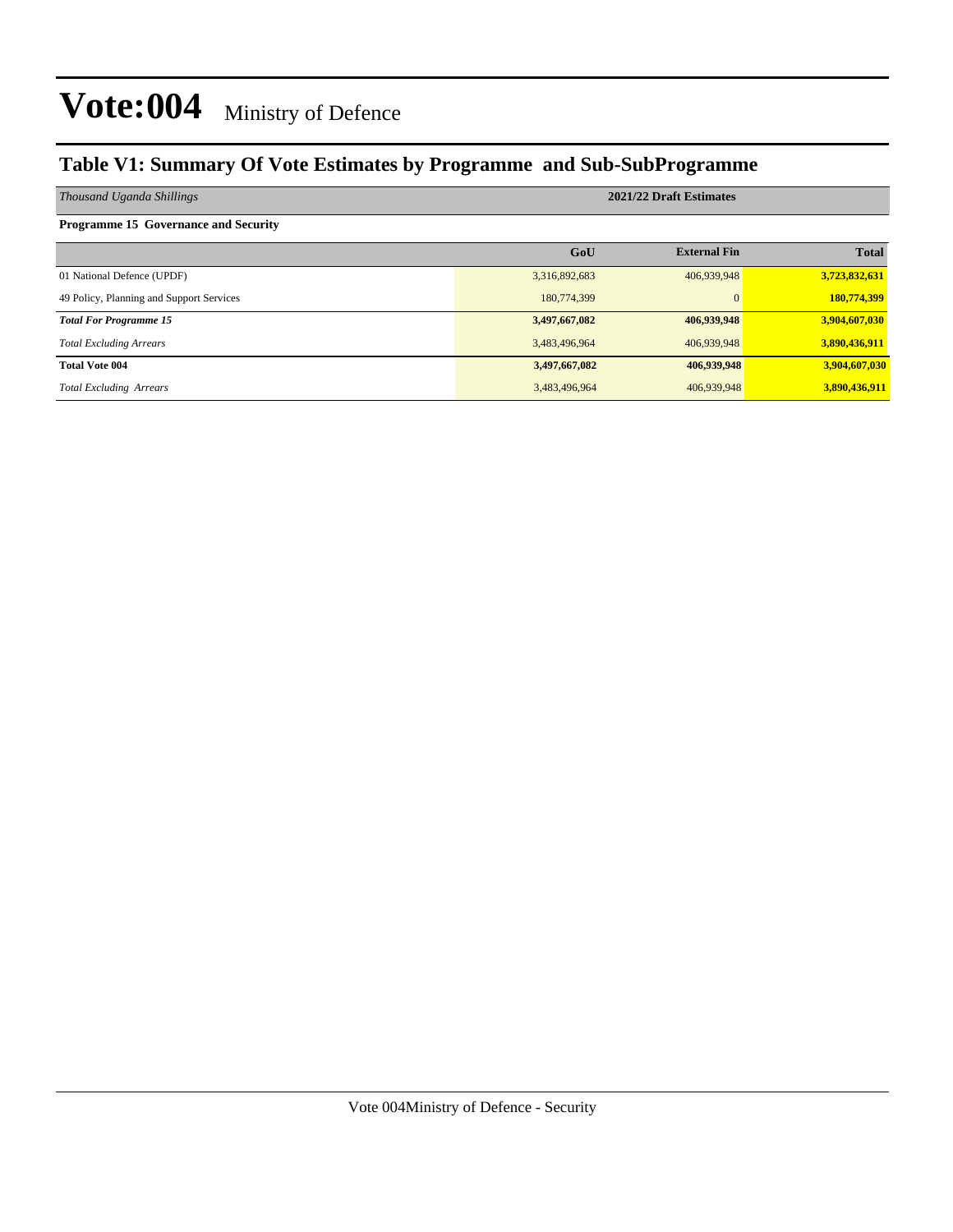### **Table V2: Summary Of Vote Estimates by Sub-SubProgramme,Department and Project**

| Thousand Uganda Shillings                                                 |                  | 2020/21 Approved Budget |                  |               |               | 2021/22 Draft Estimates       |               |  |  |
|---------------------------------------------------------------------------|------------------|-------------------------|------------------|---------------|---------------|-------------------------------|---------------|--|--|
| Sub-SubProgramme 01 National Defence (UPDF)                               |                  |                         |                  |               |               |                               |               |  |  |
| <b>Recurrent Budget Estimates</b>                                         | <b>Wage</b>      | <b>Non-Wage</b>         | <b>AIA</b>       | <b>Total</b>  | <b>Wage</b>   | <b>Non-Wage</b>               | <b>Total</b>  |  |  |
| 02 UPDF Land forces                                                       | 589,983,781      | 588,773,208             | $\boldsymbol{0}$ | 1,178,756,990 | 608,483,781   | 588,773,208                   | 1,197,256,990 |  |  |
| 03 UPDF Airforce                                                          | $\mathbf{0}$     | 23.283.124              | $\theta$         | 23,283,124    | $\mathbf{0}$  | 23, 283, 124                  | 23.283.124    |  |  |
| <b>Total Recurrent Budget Estimates for Sub-</b><br><b>SubProgramme</b>   | 589,983,781      | 612,056,332             | $\bf{0}$         | 1,202,040,113 | 608,483,781   | 612,056,332                   | 1.220.540.113 |  |  |
| <b>Development Budget Estimates</b>                                       | <b>GoU Dev't</b> | <b>External Fin</b>     | <b>AIA</b>       | <b>Total</b>  |               | <b>GoU Dev't External Fin</b> | <b>Total</b>  |  |  |
| 0023 Defence Equipment Project                                            | 2,619,352,570    | $\overline{0}$          | $\mathbf{0}$     | 2,619,352,570 | 2,096,352,570 | $\Omega$                      | 2,096,352,570 |  |  |
| 1178 UPDF Peace Keeping Mission in Somalia (AMISOM)                       | $\boldsymbol{0}$ | 373,634,168             | $\mathbf{0}$     | 373,634,168   | $\mathbf{0}$  | 406,939,948                   | 406,939,948   |  |  |
| <b>Total Development Budget Estimates for Sub-</b><br><b>SubProgramme</b> | 2,619,352,570    | 373,634,168             | $\bf{0}$         | 2,992,986,738 | 2,096,352,570 | 406,939,948                   | 2,503,292,518 |  |  |
|                                                                           |                  | <b>GoU</b> External Fin | <b>AIA</b>       | <b>Total</b>  | GoU           | <b>External Fin</b>           | <b>Total</b>  |  |  |
| <b>Total For Sub-SubProgramme 01</b>                                      | 3,821,392,683    | 373,634,168             | $\bf{0}$         | 4,195,026,851 | 3,316,892,683 | 406,939,948                   | 3,723,832,631 |  |  |
| <b>Total Excluding Arrears</b>                                            | 3,821,392,683    | 373,634,168             | $\boldsymbol{0}$ | 4,195,026,851 | 3,316,892,683 | 406,939,948                   | 3,723,832,631 |  |  |
| Sub-SubProgramme 49 Policy, Planning and Support Services                 |                  |                         |                  |               |               |                               |               |  |  |
| <b>Recurrent Budget Estimates</b>                                         | <b>Wage</b>      | Non-Wage                | <b>AIA</b>       | <b>Total</b>  | <b>Wage</b>   | Non-Wage                      | <b>Total</b>  |  |  |
| 01 Headquarters                                                           | 1,844,011        | 339,428,308             | $\mathbf{0}$     | 341,272,320   | 1,844,011     | 176,554,306                   | 178,398,317   |  |  |
| 04 Internal Audit Department                                              | $\boldsymbol{0}$ | 285,772                 | $\overline{0}$   | 285,772       | $\mathbf{0}$  | 285,772                       | 285,772       |  |  |
| <b>Total Recurrent Budget Estimates for Sub-</b><br>SubProgramme          | 1,844,011        | 339,714,080             | $\bf{0}$         | 341,558,091   | 1,844,011     | 176,840,077                   | 178,684,089   |  |  |
| <b>Development Budget Estimates</b>                                       | <b>GoU Dev't</b> | <b>External Fin</b>     | <b>AIA</b>       | <b>Total</b>  |               | <b>GoU Dev't External Fin</b> | <b>Total</b>  |  |  |
| 1630 Retooling of Ministry of Defense and Veteran Affairs                 | 2,111,970        | $\overline{0}$          | $\mathbf{0}$     | 2,111,970     | 2,090,310     | $\overline{0}$                | 2,090,310     |  |  |
| <b>Total Development Budget Estimates for Sub-</b><br><b>SubProgramme</b> | 2,111,970        | $\bf{0}$                | $\bf{0}$         | 2,111,970     | 2,090,310     | $\mathbf{0}$                  | 2,090,310     |  |  |
|                                                                           | GoU              | <b>External Fin</b>     | <b>AIA</b>       | <b>Total</b>  | GoU           | <b>External Fin</b>           | <b>Total</b>  |  |  |
| <b>Total For Sub-SubProgramme 49</b>                                      | 343,670,062      | $\bf{0}$                | $\bf{0}$         | 343,670,062   | 180,774,399   | $\bf{0}$                      | 180,774,399   |  |  |
| <b>Total Excluding Arrears</b>                                            | 158,054,893      | $\boldsymbol{0}$        | $\mathbf{0}$     | 158,054,893   | 166,604,281   | $\overline{0}$                | 166,604,281   |  |  |
| <b>Total Vote 004</b>                                                     | 4,165,062,745    | 373,634,168             | $\bf{0}$         | 4,538,696,912 | 3,497,667,082 | 406,939,948                   | 3,904,607,030 |  |  |
| <b>Total Excluding Arrears</b>                                            | 3,979,447,576    | 373,634,168             | $\boldsymbol{0}$ | 4,353,081,743 | 3,483,496,964 | 406,939,948                   | 3,890,436,911 |  |  |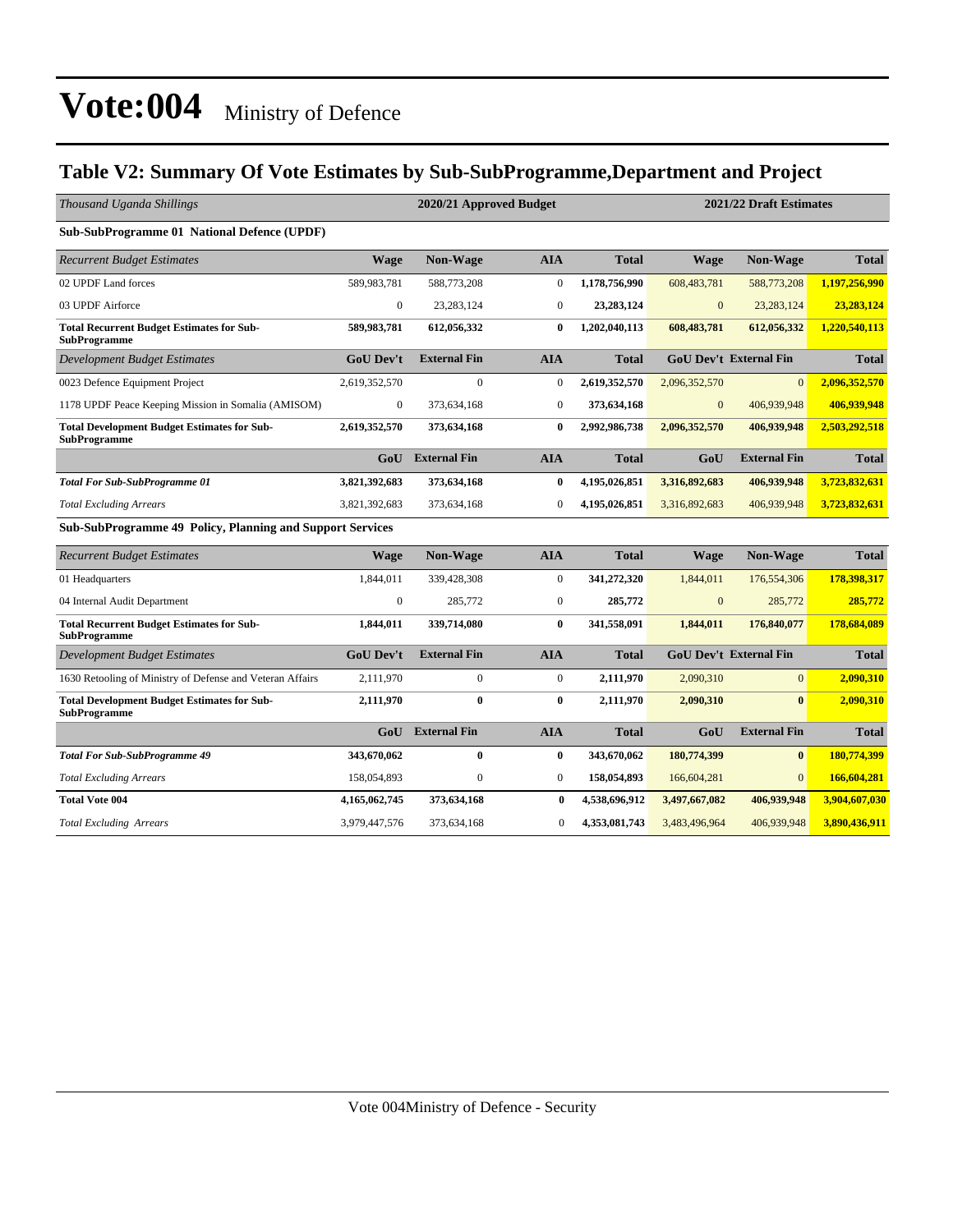### **Table V3: Summary Vote Estimates by Item**

| Thousand Uganda Shillings                                   |               | 2020/21 Approved Budget |                  | 2021/22 Draft Estimates |               |                     |               |  |
|-------------------------------------------------------------|---------------|-------------------------|------------------|-------------------------|---------------|---------------------|---------------|--|
|                                                             | GoU           | <b>External Fin</b>     | AIA              | Total                   | GoU           | <b>External Fin</b> | <b>Total</b>  |  |
| <b>Employees, Goods and Services (Outputs Provided)</b>     | 1,343,031,444 | 319,542,150             | $\bf{0}$         | 1,662,573,594           | 1,370,080,832 | 352,000,821         | 1,722,081,653 |  |
| 211101 General Staff Salaries                               | 591,827,793   | $\bf{0}$                | $\bf{0}$         | 591,827,793             | 610,327,793   | $\bf{0}$            | 610,327,793   |  |
| 211103 Allowances (Inc. Casuals, Temporary)                 | 925,138       | 231,055,756             | 0                | 231,980,894             | 925,138       | 263,514,428         | 264,439,565   |  |
| 212104 Pension for Military Service                         | 80,138,980    | $\bf{0}$                | $\bf{0}$         | 80,138,980              | 88,688,368    | $\bf{0}$            | 88,688,368    |  |
| 213001 Medical expenses (To employees)                      | 13,829,342    | 0                       | $\bf{0}$         | 13,829,342              | 13,829,342    | $\bf{0}$            | 13,829,342    |  |
| 213002 Incapacity, death benefits and funeral expenses      | 1,260,522     | 11,232,192              | $\bf{0}$         | 12,492,714              | 1,261,111     | 11,232,192          | 12,493,303    |  |
| 213004 Gratuity Expenses                                    | 38,281,389    | $\bf{0}$                | $\bf{0}$         | 38,281,389              | 38,281,389    | $\bf{0}$            | 38,281,389    |  |
| 221001 Advertising and Public Relations                     | 99,459        | $\bf{0}$                | 0                | 99,459                  | 99,459        | $\bf{0}$            | 99,459        |  |
| 221003 Staff Training                                       | 11,590,857    | $\bf{0}$                | $\bf{0}$         | 11,590,857              | 11,590,857    | $\bf{0}$            | 11,590,857    |  |
| 221004 Recruitment Expenses                                 | 2,300,000     | $\bf{0}$                | $\bf{0}$         | 2,300,000               | 2,300,000     | $\bf{0}$            | 2,300,000     |  |
| 221006 Commissions and related charges                      | 1,417,936     | 323,100                 | $\bf{0}$         | 1,741,036               | 1,417,936     | 323,100             | 1,741,036     |  |
| 221007 Books, Periodicals & Newspapers                      | 6,781         | $\bf{0}$                | $\bf{0}$         | 6,781                   | 6,781         | $\bf{0}$            | 6,781         |  |
| 221008 Computer supplies and Information Technology<br>(TT) | 120,748       | $\bf{0}$                | 0                | 120,748                 | 120,748       | $\bf{0}$            | 120,748       |  |
| 221009 Welfare and Entertainment                            | 1,345,720     | 400,000                 | $\bf{0}$         | 1,745,720               | 1,345,720     | 400,000             | 1,745,720     |  |
| 221010 Special Meals and Drinks                             | 130,959,864   | 12,000,000              | $\bf{0}$         | 142,959,864             | 130,959,275   | 12,000,000          | 142,959,275   |  |
| 221011 Printing, Stationery, Photocopying and Binding       | 557,049       | 71,800                  | $\bf{0}$         | 628,849                 | 557,049       | 71,800              | 628,849       |  |
| 221012 Small Office Equipment                               | 175,341       | $\bf{0}$                | $\bf{0}$         | 175,341                 | 175,341       | $\bf{0}$            | 175,341       |  |
| 221014 Bank Charges and other Bank related costs            | $\bf{0}$      | 35,900                  | $\bf{0}$         | 35,900                  | $\bf{0}$      | 35,900              | 35,900        |  |
| 221016 IFMS Recurrent costs                                 | 18,576        | $\bf{0}$                | $\bf{0}$         | 18,576                  | 18,576        | $\bf{0}$            | 18,576        |  |
| 221017 Subscriptions                                        | 9,287,052     | $\bf{0}$                | $\bf{0}$         | 9,287,052               | 9,287,052     | $\bf{0}$            | 9,287,052     |  |
| 221020 IPPS Recurrent Costs                                 | 25,000        | $\bf{0}$                | $\bf{0}$         | 25,000                  | 25,000        | $\bf{0}$            | 25,000        |  |
| 222001 Telecommunications                                   | 2,504,800     | 5,276,355               | $\bf{0}$         | 7,781,155               | 2,504,800     | 5,276,355           | 7,781,155     |  |
| 222003 Information and communications technology<br>(ICT)   | 4,670,000     | $\bf{0}$                | $\bf{0}$         | 4,670,000               | 4,670,000     | $\bf{0}$            | 4,670,000     |  |
| 223001 Property Expenses                                    | 533,039       | $\bf{0}$                | $\bf{0}$         | 533,039                 | 533,039       | $\bf{0}$            | 533,039       |  |
| 223003 Rent – (Produced Assets) to private entities         | 494,828       | $\bf{0}$                | 0                | 494,828                 | 494,828       | $\bf{0}$            | 494,828       |  |
| 223005 Electricity                                          | 7,326,715     | $\bf{0}$                | 0                | 7,326,715               | 7,326,715     | $\bf{0}$            | 7,326,715     |  |
| 223006 Water                                                | 7,762,157     | $\bf{0}$                | $\bf{0}$         | 7,762,157               | 7,762,157     | $\mathbf{0}$        | 7,762,157     |  |
| 224001 Medical Supplies                                     | 1,853,760     | 966,700                 | 0                | 2,820,460               | 1,853,760     | 966,700             | 2,820,460     |  |
| 224003 Classified Expenditure                               | 230,025,540   | 3,349,331               | $\bf{0}$         | 233,374,871             | 230,025,540   | 3,349,331           | 233,374,871   |  |
| 224004 Cleaning and Sanitation                              | 127,680       | $\bf{0}$                | $\boldsymbol{0}$ | 127,680                 | 127,680       | $\bf{0}$            | 127,680       |  |
| 224005 Uniforms, Beddings and Protective Gear               | 82,073,210    | 37,664,515              | $\bf{0}$         | 119,737,724             | 82,073,210    | 37,664,515          | 119,737,724   |  |
| 225001 Consultancy Services- Short term                     | 100,728       | 1,200,000               | $\boldsymbol{0}$ | 1,300,728               | 100,758       | 1,200,000           | 1,300,758     |  |
| 225002 Consultancy Services-Long-term                       | 2,093,710     | $\bf{0}$                | 0                | 2,093,710               | 2,093,710     | $\bf{0}$            | 2,093,710     |  |
| 227001 Travel inland                                        | 8,176,388     | 1,600,000               | $\bf{0}$         | 9,776,388               | 8,176,388     | 1,600,000           | 9,776,388     |  |
| 227002 Travel abroad                                        | 5,141,744     | 3,800,000               | $\bf{0}$         | 8,941,744               | 5,141,744     | 3,800,000           | 8,941,744     |  |
| 227003 Carriage, Haulage, Freight and transport hire        | 2,645,782     | 6,092,000               | 0                | 8,737,782               | 2,645,782     | 6,092,000           | 8,737,782     |  |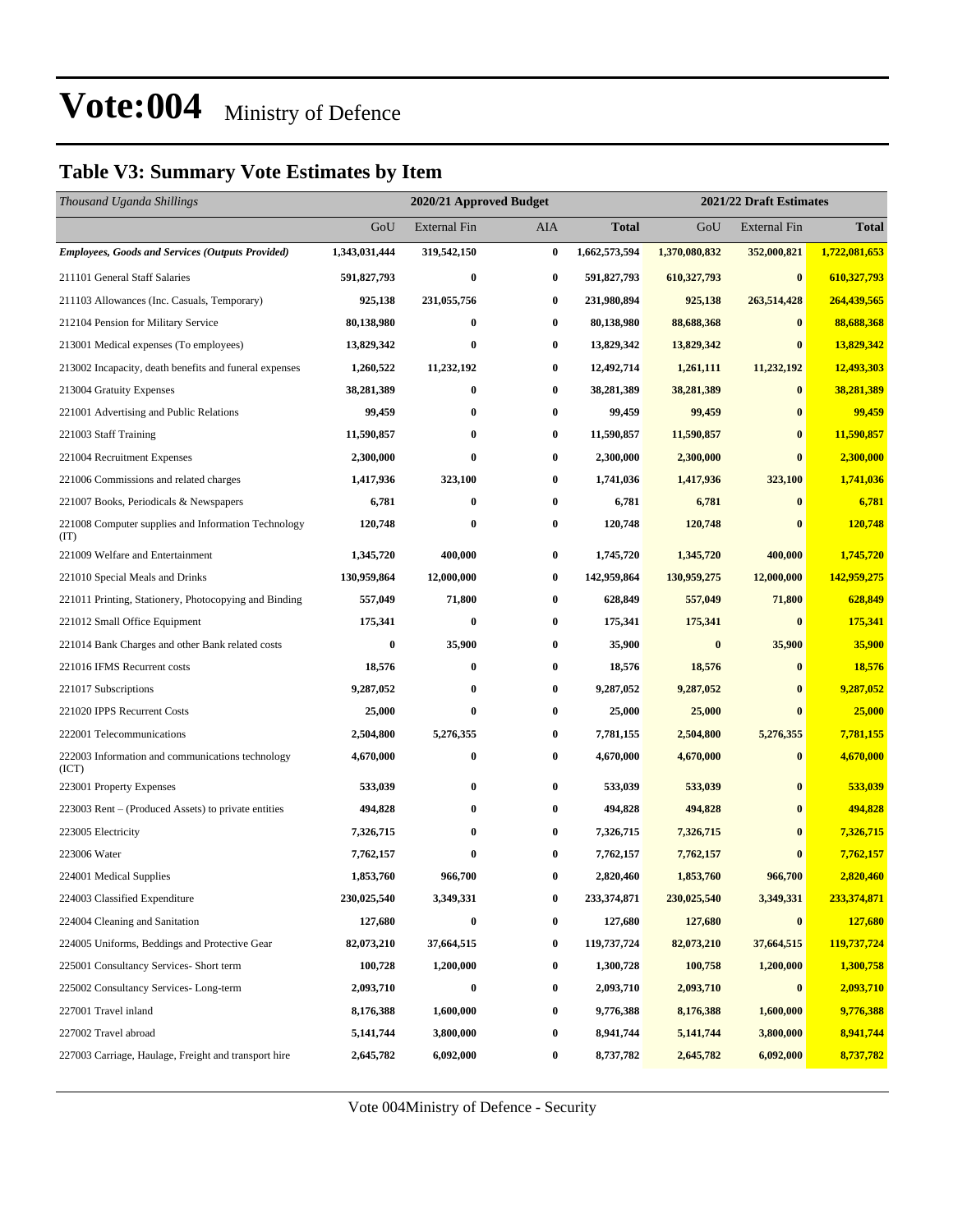| 227004 Fuel, Lubricants and Oils                         | 69,825,885    | 1,500,000    | $\mathbf{0}$     | 71,325,885    | 69,825,855    | 1,500,000    | 71,325,855     |
|----------------------------------------------------------|---------------|--------------|------------------|---------------|---------------|--------------|----------------|
| 228001 Maintenance - Civil                               | 1,694,406     | $\bf{0}$     | $\bf{0}$         | 1,694,406     | 1,694,406     | $\mathbf{0}$ | 1,694,406      |
| 228002 Maintenance - Vehicles                            | 10,191,829    | 2,974,500    | $\bf{0}$         | 13,166,329    | 10,191,829    | 2,974,500    | 13,166,329     |
| 228003 Maintenance – Machinery, Equipment &<br>Furniture | 7,841,798     | $\bf{0}$     | 0                | 7,841,798     | 7,841,798     | $\bf{0}$     | 7,841,798      |
| 229201 Sale of goods purchased for resale                | 12,000,000    | $\mathbf{0}$ | $\bf{0}$         | 12,000,000    | 12,000,000    | $\mathbf{0}$ | 12,000,000     |
| 282104 Compensation to 3rd Parties                       | 1,779,898     | $\bf{0}$     | $\bf{0}$         | 1,779,898     | 1,779,898     | $\mathbf{0}$ | 1,779,898      |
| <b>Grants, Transfers and Subsides (Outputs Funded)</b>   | 55,403,251    | $\bf{0}$     | $\bf{0}$         | 55,403,251    | 55,403,251    | $\bf{0}$     | 55,403,251     |
| 263104 Transfers to other govt. Units (Current)          | 14,973,251    | $\bf{0}$     | $\bf{0}$         | 14,973,251    | 14,973,251    | $\mathbf{0}$ | 14,973,251     |
| 263204 Transfers to other govt. Units (Capital)          | 40,430,000    | $\bf{0}$     | $\bf{0}$         | 40,430,000    | 40,430,000    | $\bf{0}$     | 40,430,000     |
| <b>Investment</b> (Capital Purchases)                    | 2,581,012,880 | 54,092,018   | $\bf{0}$         | 2,635,104,898 | 2,058,012,880 | 54,939,127   | 2,112,952,007  |
| 311101 Land                                              | 12,660,890    | $\bf{0}$     | $\bf{0}$         | 12,660,890    | 17,660,890    | $\mathbf{0}$ | 17,660,890     |
| 312101 Non-Residential Buildings                         | 7,000,000     | $\bf{0}$     | $\bf{0}$         | 7,000,000     | 8,000,000     | $\mathbf{0}$ | 8,000,000      |
| 312102 Residential Buildings                             | 8,210,087     | 36,612,018   | $\bf{0}$         | 44,822,105    | 8,210,087     | 37,459,127   | 45,669,214     |
| 312201 Transport Equipment                               | 10,432,600    | 17,480,000   | $\bf{0}$         | 27,912,600    | 5,432,600     | 17,480,000   | 22,912,600     |
| 312202 Machinery and Equipment                           | 1,459,817     | $\bf{0}$     | 0                | 1,459,817     | 1,459,817     | $\mathbf{0}$ | 1,459,817      |
| 312203 Furniture & Fixtures                              | 173,000       | $\bf{0}$     | $\bf{0}$         | 173,000       | 173,000       | $\mathbf{0}$ | 173,000        |
| 312207 Classified Assets                                 | 2,540,306,778 | $\mathbf{0}$ | $\bf{0}$         | 2,540,306,778 | 2,016,306,778 | $\mathbf{0}$ | 2,016,306,778  |
| 312212 Medical Equipment                                 | 769,708       | $\bf{0}$     | $\bf{0}$         | 769,708       | 769,708       | $\bf{0}$     | 769,708        |
| <b>Arrears</b>                                           | 185,615,169   | $\bf{0}$     | $\bf{0}$         | 185,615,169   | 14,170,118    | $\bf{0}$     | 14,170,118     |
| 321605 Domestic arrears (Budgeting)                      | 94,137,907    | $\bf{0}$     | $\bf{0}$         | 94,137,907    | 14,163,000    | $\mathbf{0}$ | 14,163,000     |
| 321607 Utility arrears (Budgeting)                       | 877,263       | $\mathbf{0}$ | $\bf{0}$         | 877,263       | $\mathbf{0}$  |              | $\overline{0}$ |
| 321611 Defence/Military Pensions arrears (Budgeting)     | 90,600,000    | $\bf{0}$     | $\bf{0}$         | 90,600,000    | $\mathbf{0}$  |              | $\bf{0}$       |
| 321617 Salary Arrears (Budgeting)                        | $\bf{0}$      | $\mathbf{0}$ | $\bf{0}$         | 0             | 7,118         | $\mathbf{0}$ | 7,118          |
| <b>Grand Total Vote 004</b>                              | 4,165,062,745 | 373,634,168  | $\bf{0}$         | 4,538,696,912 | 3,497,667,082 | 406,939,948  | 3,904,607,030  |
| <b>Total Excluding Arrears</b>                           | 3,979,447,576 | 373,634,168  | $\boldsymbol{0}$ | 4,353,081,743 | 3,483,496,964 | 406,939,948  | 3,890,436,911  |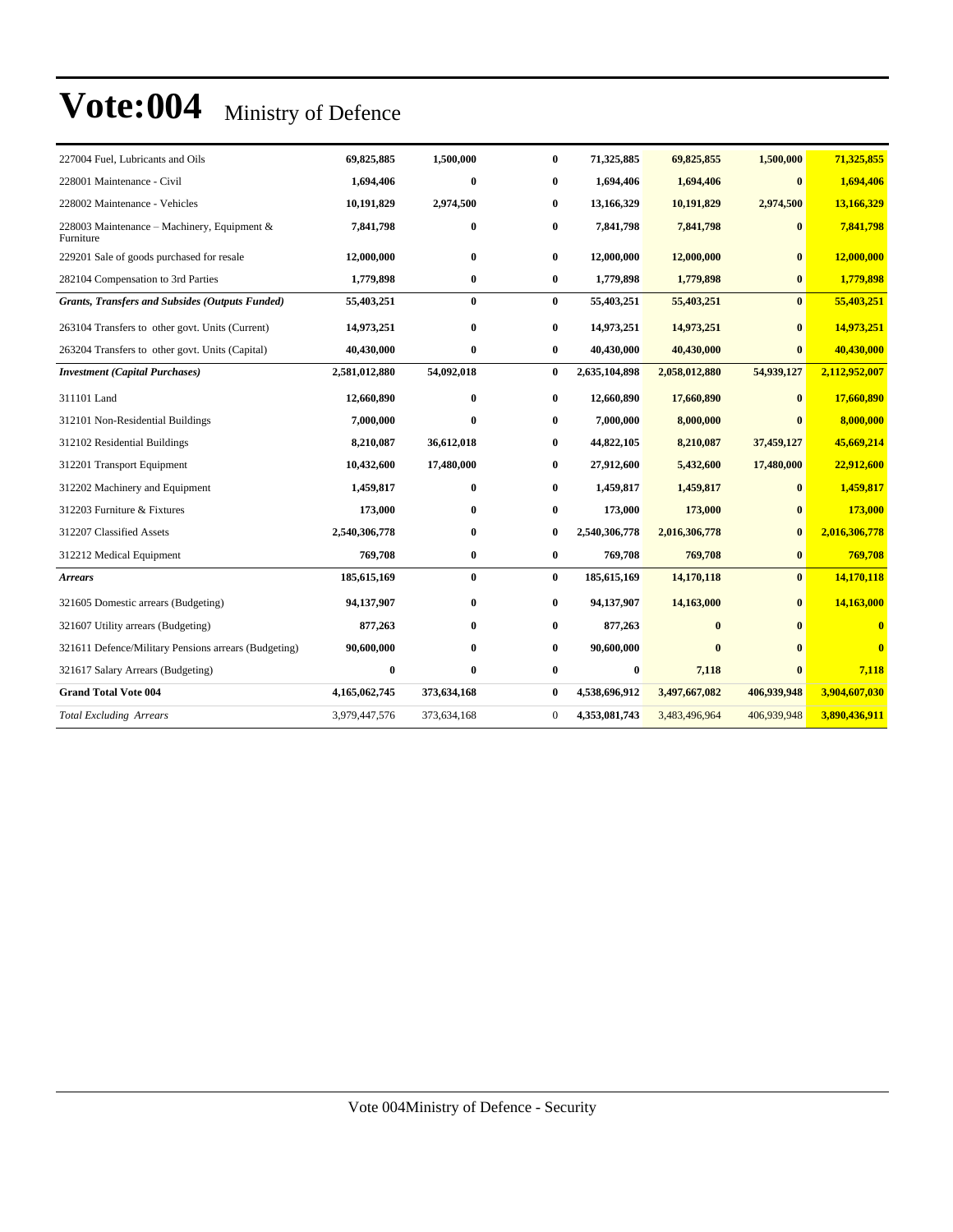#### **Table V4: Detailed Estimates by Sub-SubProgramme, Department,Project and Output and Item**

#### *Sub-SubProgrammme 01 National Defence (UPDF)*

*Recurrent Budget Estimates*

#### **Department 02 UPDF Land forces**

| Thousand Uganda Shillings                                                                 |                       | 2020/21 Approved Budget |                  |              |                       | 2021/22 Draft Estimates |              |
|-------------------------------------------------------------------------------------------|-----------------------|-------------------------|------------------|--------------|-----------------------|-------------------------|--------------|
| <b>Outputs Provided</b>                                                                   | Wage                  | Non Wage                | AIA              | <b>Total</b> | Wage                  | Non Wage                | <b>Total</b> |
| <b>Budget Output 110102 Logistical support</b>                                            |                       |                         |                  |              |                       |                         |              |
| 221007 Books, Periodicals & Newspapers                                                    | $\boldsymbol{0}$      | 6,781                   | $\overline{0}$   | 6,781        | $\mathbf{0}$          | 6,781                   | 6,781        |
| 221010 Special Meals and Drinks                                                           | $\boldsymbol{0}$      | 130,602,984             | $\boldsymbol{0}$ | 130,602,984  | $\mathbf{0}$          | 130,602,984             | 130,602,984  |
| 221011 Printing, Stationery, Photocopying and Binding                                     | $\mathbf{0}$          | 244,731                 | $\overline{0}$   | 244,731      | $\mathbf{0}$          | 244,731                 | 244,731      |
| 221012 Small Office Equipment                                                             | $\boldsymbol{0}$      | 18,435                  | $\overline{0}$   | 18,435       | $\mathbf{0}$          | 18,435                  | 18,435       |
| 221017 Subscriptions                                                                      | $\boldsymbol{0}$      | 10,752                  | $\overline{0}$   | 10,752       | $\boldsymbol{0}$      | 10,752                  | 10,752       |
| 222001 Telecommunications                                                                 | $\boldsymbol{0}$      | 2,500,000               | $\overline{0}$   | 2,500,000    | $\boldsymbol{0}$      | 2,500,000               | 2,500,000    |
| 223005 Electricity                                                                        | $\mathbf{0}$          | 7,326,715               | $\overline{0}$   | 7,326,715    | $\mathbf{0}$          | 7,326,715               | 7,326,715    |
| 223006 Water                                                                              | $\mathbf{0}$          | 7,762,157               | $\overline{0}$   | 7,762,157    | $\mathbf{0}$          | 7,762,157               | 7,762,157    |
| 224005 Uniforms, Beddings and Protective Gear                                             | $\boldsymbol{0}$      | 82,073,210              | $\mathbf{0}$     | 82,073,210   | $\mathbf{0}$          | 82,073,210              | 82,073,210   |
| 227001 Travel inland                                                                      | $\mathbf{0}$          | 5,055,403               | $\overline{0}$   | 5,055,403    | $\mathbf{0}$          | 5,055,403               | 5,055,403    |
| 227003 Carriage, Haulage, Freight and transport hire                                      | $\mathbf{0}$          | 610,198                 | $\overline{0}$   | 610,198      | $\mathbf{0}$          | 610,198                 | 610,198      |
| 227004 Fuel, Lubricants and Oils                                                          | $\boldsymbol{0}$      | 55,514,931              | $\mathbf{0}$     | 55,514,931   | $\mathbf{0}$          | 55,514,931              | 55,514,931   |
| 228001 Maintenance - Civil                                                                | $\mathbf{0}$          | 1,693,566               | $\overline{0}$   | 1,693,566    | $\mathbf{0}$          | 1,693,566               | 1,693,566    |
| 228002 Maintenance - Vehicles                                                             | $\mathbf{0}$          | 8,878,890               | $\overline{0}$   | 8,878,890    | $\mathbf{0}$          | 8,878,890               | 8,878,890    |
| <b>Total Cost of Budget Output 02</b>                                                     | 0                     | 302,298,752             | 0                | 302,298,752  | $\boldsymbol{\theta}$ | 302,298,752             | 302,298,752  |
| <b>Budget Output 110103 Other areas (Bank Charges, subscription and Domestic arrears)</b> |                       |                         |                  |              |                       |                         |              |
| 221006 Commissions and related charges                                                    | $\mathbf{0}$          | 873,856                 | $\overline{0}$   | 873,856      | $\mathbf{0}$          | 873,856                 | 873,856      |
| <b>Total Cost of Budget Output 03</b>                                                     | $\boldsymbol{\theta}$ | 873,856                 | 0                | 873,856      | $\boldsymbol{\theta}$ | 873,856                 | 873,856      |
| Budget Output 110104 Classified UPDF support/ Capability consolidation                    |                       |                         |                  |              |                       |                         |              |
| 224003 Classified Expenditure                                                             | $\boldsymbol{0}$      | 230,025,540             | $\mathbf{0}$     | 230,025,540  | $\mathbf{0}$          | 230,025,540             | 230,025,540  |
| <b>Total Cost of Budget Output 04</b>                                                     | $\boldsymbol{\theta}$ | 230,025,540             | 0                | 230,025,540  | $\boldsymbol{\theta}$ | 230,025,540             | 230,025,540  |
| <b>Budget Output 110105 Force welfare</b>                                                 |                       |                         |                  |              |                       |                         |              |
| 211101 General Staff Salaries                                                             | 589,983,781           | $\boldsymbol{0}$        | $\boldsymbol{0}$ | 589,983,781  | 608,483,781           | $\mathbf{0}$            | 608,483,781  |
| 213001 Medical expenses (To employees)                                                    | $\boldsymbol{0}$      | 13,657,456              | $\overline{0}$   | 13,657,456   | $\mathbf{0}$          | 13,657,456              | 13,657,456   |
| 213002 Incapacity, death benefits and funeral expenses                                    | $\mathbf{0}$          | 1,105,617               | $\mathbf{0}$     | 1,105,617    | $\mathbf{0}$          | 1,105,617               | 1,105,617    |
| 221009 Welfare and Entertainment                                                          | $\boldsymbol{0}$      | 244,484                 | $\mathbf{0}$     | 244,484      | $\mathbf{0}$          | 244,484                 | 244,484      |
| 224001 Medical Supplies                                                                   | $\mathbf{0}$          | 1,853,760               | $\overline{0}$   | 1,853,760    | $\mathbf{0}$          | 1,853,760               | 1,853,760    |
| 229201 Sale of goods purchased for resale                                                 | $\boldsymbol{0}$      | 12,000,000              | $\overline{0}$   | 12,000,000   | $\mathbf{0}$          | 12,000,000              | 12,000,000   |
| <b>Total Cost of Budget Output 05</b>                                                     | 589,983,781           | 28,861,316              | 0                | 618,845,098  | 608,483,781           | 28,861,316              | 637,345,098  |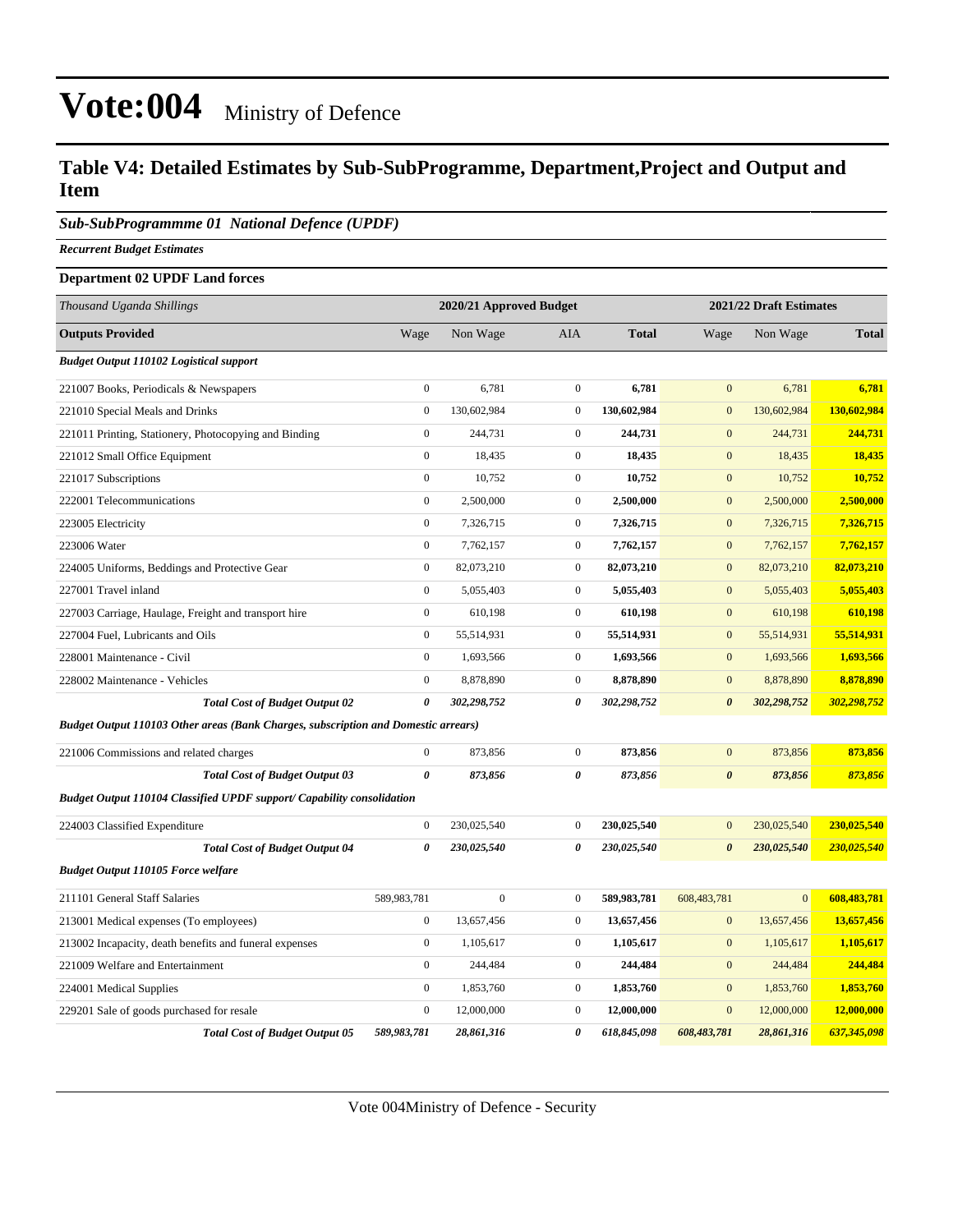| <b>Budget Output 110106 Train to enhance combat readiness</b>    |                |                         |              |               |                           |                         |                |
|------------------------------------------------------------------|----------------|-------------------------|--------------|---------------|---------------------------|-------------------------|----------------|
| 221003 Staff Training                                            | $\overline{0}$ | 9,440,493               | $\mathbf{0}$ | 9,440,493     | $\mathbf{0}$              | 9,440,493               | 9,440,493      |
| 221004 Recruitment Expenses                                      | $\mathbf{0}$   | 2,300,000               | $\mathbf{0}$ | 2,300,000     | $\mathbf{0}$              | 2,300,000               | 2,300,000      |
| <b>Total Cost of Budget Output 06</b>                            | 0              | 11,740,493              | 0            | 11,740,493    | $\boldsymbol{\theta}$     | 11,740,493              | 11,740,493     |
| <b>Total Cost Of Outputs Provided</b>                            | 589,983,781    | 573,799,957             | $\bf{0}$     | 1,163,783,738 | 608,483,781               | 573,799,957             | 1,182,283,738  |
| <b>Outputs Funded</b>                                            | Wage           | Non Wage                | <b>AIA</b>   | <b>Total</b>  | Wage                      | Non Wage                | <b>Total</b>   |
| <b>Budget Output 110151 National Enterprise Corporation(NEC)</b> |                |                         |              |               |                           |                         |                |
| 263104 Transfers to other govt. Units (Current)                  | $\overline{0}$ | 14,973,251              | $\mathbf{0}$ | 14,973,251    | $\mathbf{0}$              | 14,973,251              | 14,973,251     |
| o/w NEC and Uganda Air Cargo Activities activities               | 0              | $\theta$                | 0            | 0             | $\boldsymbol{\theta}$     | 14,973,251              | 14,973,251     |
| $o/w$ NEC                                                        | 0              | 9,354,766               | 0            | 9,354,766     | $\boldsymbol{\theta}$     | $\theta$                | $\bf{0}$       |
| o/w UACC                                                         | 0              | 5,618,485               | 0            | 5,618,485     | $\boldsymbol{\mathit{0}}$ | $\theta$                | $\overline{0}$ |
| <b>Total Cost of Budget Output 51</b>                            | 0              | 14,973,251              | 0            | 14,973,251    | $\boldsymbol{\theta}$     | 14,973,251              | 14,973,251     |
| <b>Total Cost Of Outputs Funded</b>                              | 0              | 14,973,251              | $\bf{0}$     | 14,973,251    | $\bf{0}$                  | 14,973,251              | 14,973,251     |
| <b>Total Cost for Department 02</b>                              | 589,983,781    | 588,773,208             | 0            | 1,178,756,990 | 608,483,781               | 588,773,208             | 1,197,256,990  |
| <b>Total Excluding Arrears</b>                                   | 589,983,781    | 588,773,208             | $\bf{0}$     | 1,178,756,990 | 608,483,781               | 588,773,208             | 1,197,256,990  |
| <b>Department 03 UPDF Airforce</b>                               |                |                         |              |               |                           |                         |                |
| Thousand Uganda Shillings                                        |                | 2020/21 Approved Budget |              |               |                           | 2021/22 Draft Estimates |                |
| <b>Outputs Provided</b>                                          | Wage           | Non Wage                | AIA          | Total         | Wage                      | Non Wage                | Total          |

| <b>Outputs Provided</b>                                       | Wage         | Non Wage     | <b>AIA</b>     | <b>Total</b> | Wage                  | Non Wage     | <b>Total</b> |
|---------------------------------------------------------------|--------------|--------------|----------------|--------------|-----------------------|--------------|--------------|
| <b>Budget Output 110102 Logistical support</b>                |              |              |                |              |                       |              |              |
| 211103 Allowances (Inc. Casuals, Temporary)                   | $\mathbf{0}$ | 151,800      | $\overline{0}$ | 151,800      | $\mathbf{0}$          | 151,800      | 151,800      |
| 221011 Printing, Stationery, Photocopying and Binding         | $\mathbf{0}$ | 59,599       | $\mathbf{0}$   | 59,599       | $\mathbf{0}$          | 59,599       | 59,599       |
| 227001 Travel inland                                          | $\mathbf{0}$ | 344,697      | $\mathbf{0}$   | 344,697      | $\mathbf{0}$          | 344,697      | 344,697      |
| 227002 Travel abroad                                          | $\mathbf{0}$ | 307,567      | $\overline{0}$ | 307,567      | $\mathbf{0}$          | 307,567      | 307,567      |
| 227004 Fuel, Lubricants and Oils                              | $\mathbf{0}$ | 12,957,451   | $\mathbf{0}$   | 12,957,451   | $\mathbf{0}$          | 12,957,451   | 12,957,451   |
| 228001 Maintenance - Civil                                    | $\mathbf{0}$ | 840          | $\mathbf{0}$   | 840          | $\mathbf{0}$          | 840          | 840          |
| 228002 Maintenance - Vehicles                                 | $\mathbf{0}$ | 219,460      | $\overline{0}$ | 219,460      | $\overline{0}$        | 219,460      | 219,460      |
| 228003 Maintenance – Machinery, Equipment & Furniture         | $\mathbf{0}$ | 7,529,418    | $\overline{0}$ | 7,529,418    | $\mathbf{0}$          | 7,529,418    | 7,529,418    |
| <b>Total Cost of Budget Output 02</b>                         | 0            | 21,570,832   | 0              | 21,570,832   | $\boldsymbol{\theta}$ | 21,570,832   | 21,570,832   |
| <b>Budget Output 110105 Force welfare</b>                     |              |              |                |              |                       |              |              |
| 213001 Medical expenses (To employees)                        | $\mathbf{0}$ | 49,199       | $\Omega$       | 49,199       | $\mathbf{0}$          | 49,199       | 49,199       |
| 213002 Incapacity, death benefits and funeral expenses        | $\mathbf{0}$ | 58,905       | $\mathbf{0}$   | 58,905       | $\mathbf{0}$          | 59,494       | 59,494       |
| 221010 Special Meals and Drinks                               | $\mathbf{0}$ | 356,880      | $\mathbf{0}$   | 356,880      | $\mathbf{0}$          | 356,291      | 356,291      |
| <b>Total Cost of Budget Output 05</b>                         | 0            | 464,984      | 0              | 464,984      | $\boldsymbol{\theta}$ | 464,984      | 464,984      |
| <b>Budget Output 110106 Train to enhance combat readiness</b> |              |              |                |              |                       |              |              |
| 221003 Staff Training                                         | $\mathbf{0}$ | 1,247,308    | $\mathbf{0}$   | 1,247,308    | $\mathbf{0}$          | 1,247,308    | 1,247,308    |
| <b>Total Cost of Budget Output 06</b>                         | 0            | 1,247,308    | 0              | 1,247,308    | $\boldsymbol{\theta}$ | 1,247,308    | 1,247,308    |
| <b>Total Cost Of Outputs Provided</b>                         | $\bf{0}$     | 23, 283, 124 | $\bf{0}$       | 23, 283, 124 | $\bf{0}$              | 23, 283, 124 | 23,283,124   |
| <b>Total Cost for Department 03</b>                           | $\bf{0}$     | 23, 283, 124 | $\bf{0}$       | 23, 283, 124 | $\bf{0}$              | 23, 283, 124 | 23,283,124   |
| <b>Total Excluding Arrears</b>                                | $\mathbf{0}$ | 23, 283, 124 | $\mathbf{0}$   | 23, 283, 124 | $\mathbf{0}$          | 23, 283, 124 | 23,283,124   |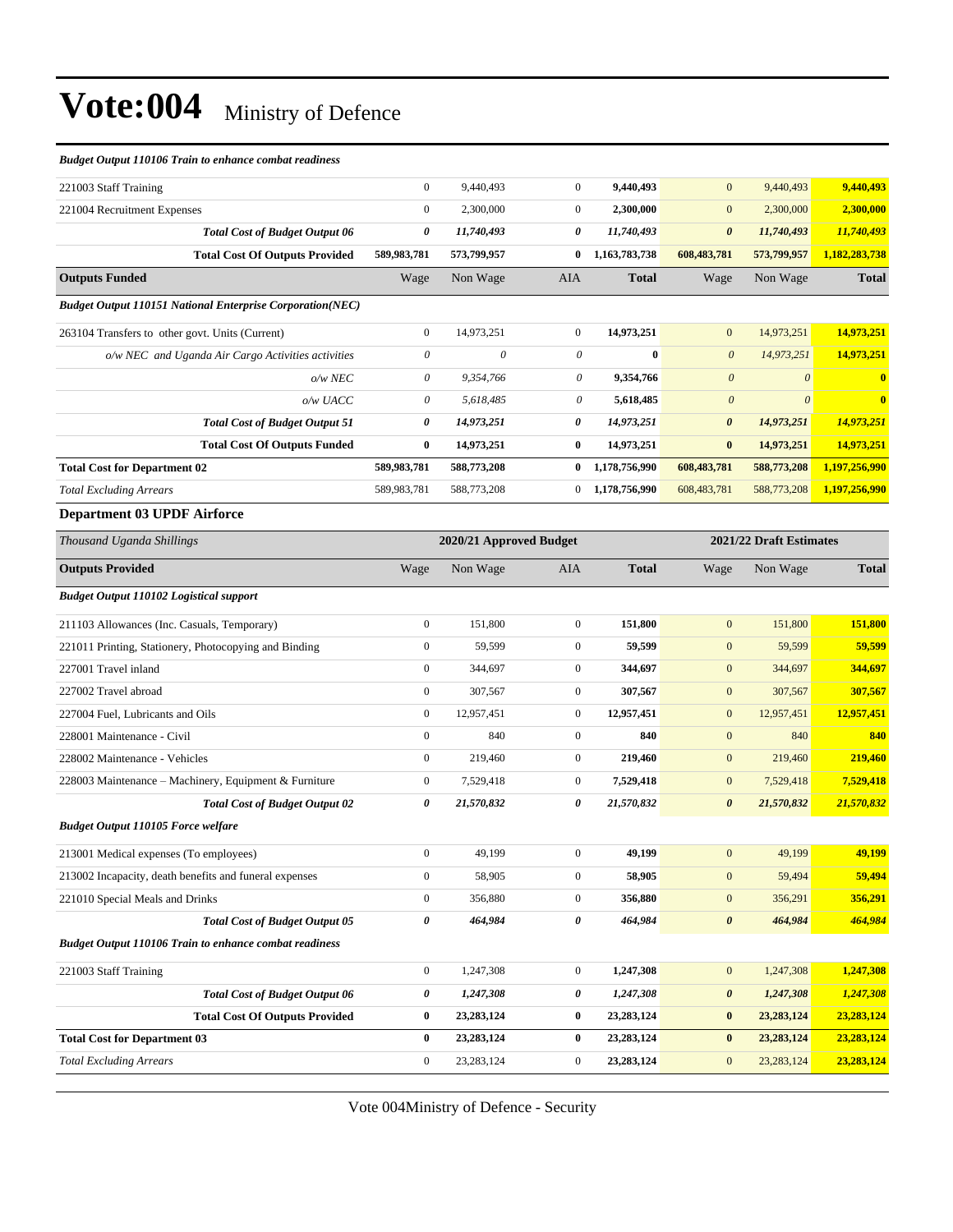#### *Development Budget Estimates*

#### **Project 0023 Defence Equipment Project**

| Thousand Uganda Shillings                                                            |                           | 2020/21 Approved Budget       |                       |               |                       | 2021/22 Draft Estimates       |               |
|--------------------------------------------------------------------------------------|---------------------------|-------------------------------|-----------------------|---------------|-----------------------|-------------------------------|---------------|
| <b>Outputs Funded</b>                                                                |                           | <b>GoU Dev't External Fin</b> | <b>AIA</b>            | <b>Total</b>  |                       | <b>GoU Dev't External Fin</b> | <b>Total</b>  |
| <b>Budget Output 110151 National Enterprise Corporation(NEC)</b>                     |                           |                               |                       |               |                       |                               |               |
| 263204 Transfers to other govt. Units (Capital)                                      | 40,430,000                | $\boldsymbol{0}$              | $\boldsymbol{0}$      | 40,430,000    | 40,430,000            | $\overline{0}$                | 40,430,000    |
| o/w Uganda Air Cargo Corporation - UACC                                              | 40,430,000                | $\boldsymbol{\theta}$         | $\theta$              | 40,430,000    | $\boldsymbol{\theta}$ | $\boldsymbol{\theta}$         | $\bf{0}$      |
| o/w Production activities                                                            | $\boldsymbol{\mathit{0}}$ | $\theta$                      | 0                     | $\bf{0}$      | 40,430,000            | $\boldsymbol{\theta}$         | 40,430,000    |
| <b>Total Cost Of Budget Output 110151</b>                                            | 40,430,000                | 0                             | 0                     | 40,430,000    | 40,430,000            | $\boldsymbol{\theta}$         | 40,430,000    |
| <b>Total Cost for Outputs Funded</b>                                                 | 40,430,000                | $\boldsymbol{0}$              | $\boldsymbol{0}$      | 40,430,000    | 40,430,000            | $\mathbf{0}$                  | 40,430,000    |
| <b>Capital Purchases</b>                                                             |                           | <b>GoU Dev't External Fin</b> | <b>AIA</b>            | <b>Total</b>  |                       | <b>GoU Dev't External Fin</b> | <b>Total</b>  |
| <b>Budget Output 110171 Acquisition of Land by Government</b>                        |                           |                               |                       |               |                       |                               |               |
| 311101 Land                                                                          | 12,660,890                | $\boldsymbol{0}$              | $\boldsymbol{0}$      | 12,660,890    | 17,660,890            | $\boldsymbol{0}$              | 17,660,890    |
| <b>Total Cost Of Budget Output 110171</b>                                            | 12,660,890                | 0                             | $\boldsymbol{\theta}$ | 12,660,890    | 17,660,890            | $\boldsymbol{\theta}$         | 17,660,890    |
| <b>Budget Output 110172 Government Buildings and Administrative Infrastructure</b>   |                           |                               |                       |               |                       |                               |               |
| 312101 Non-Residential Buildings                                                     | 7,000,000                 | $\boldsymbol{0}$              | $\boldsymbol{0}$      | 7,000,000     | 8,000,000             | $\boldsymbol{0}$              | 8,000,000     |
| 312102 Residential Buildings                                                         | 8,210,087                 | $\boldsymbol{0}$              | $\boldsymbol{0}$      | 8,210,087     | 8,210,087             | $\mathbf{0}$                  | 8,210,087     |
| <b>Total Cost Of Budget Output 110172</b>                                            | 15,210,087                | 0                             | 0                     | 15,210,087    | 16,210,087            | $\boldsymbol{\theta}$         | 16,210,087    |
| <b>Budget Output 110175 Purchase of Motor Vehicles and Other Transport Equipment</b> |                           |                               |                       |               |                       |                               |               |
| 312201 Transport Equipment                                                           | 9,177,020                 | $\boldsymbol{0}$              | $\boldsymbol{0}$      | 9,177,020     | 4,177,020             | $\boldsymbol{0}$              | 4,177,020     |
| <b>Total Cost Of Budget Output 110175</b>                                            | 9,177,020                 | 0                             | $\boldsymbol{\theta}$ | 9,177,020     | 4,177,020             | $\boldsymbol{\theta}$         | 4,177,020     |
| <b>Budget Output 110177 Purchase of Specialised Machinery &amp; Equipment</b>        |                           |                               |                       |               |                       |                               |               |
| 312202 Machinery and Equipment                                                       | 798,087                   | $\boldsymbol{0}$              | $\mathbf{0}$          | 798,087       | 798,087               | $\mathbf{0}$                  | 798,087       |
| 312207 Classified Assets                                                             | 2,540,306,778             | $\mathbf{0}$                  | $\mathbf{0}$          | 2,540,306,778 | 2,016,306,778         | $\mathbf{0}$                  | 2,016,306,778 |
| 312212 Medical Equipment                                                             | 769,708                   | $\mathbf{0}$                  | $\mathbf{0}$          | 769,708       | 769,708               | $\boldsymbol{0}$              | 769,708       |
| <b>Total Cost Of Budget Output 110177</b>                                            | 2,541,874,573             | 0                             | 0                     | 2,541,874,573 | 2,017,874,573         | 0                             | 2,017,874,573 |
| <b>Total Cost for Capital Purchases</b>                                              | 2,578,922,570             | $\boldsymbol{0}$              | $\mathbf{0}$          | 2,578,922,570 | 2,055,922,570         | $\mathbf{0}$                  | 2,055,922,570 |
| <b>Total Cost for Project: 0023</b>                                                  | 2,619,352,570             | $\boldsymbol{0}$              | $\mathbf{0}$          | 2,619,352,570 | 2,096,352,570         | $\mathbf{0}$                  | 2,096,352,570 |
| <b>Total Excluding Arrears</b>                                                       | 2,619,352,570             | $\mathbf{0}$                  | $\mathbf{0}$          | 2,619,352,570 | 2,096,352,570         | $\boldsymbol{0}$              | 2,096,352,570 |
| Project 1178 UPDF Peace Keeping Mission in Somalia (AMISOM)                          |                           |                               |                       |               |                       |                               |               |
| Thousand Uganda Shillings                                                            |                           | 2020/21 Approved Budget       |                       |               |                       | 2021/22 Draft Estimates       |               |
| <b>Outputs Provided</b>                                                              |                           | <b>GoU Dev't External Fin</b> | <b>AIA</b>            | <b>Total</b>  |                       | GoU Dev't External Fin        | <b>Total</b>  |
| <b>Budget Output 110102 Logistical support</b>                                       |                           |                               |                       |               |                       |                               |               |
| 221006 Commissions and related charges                                               | $\boldsymbol{0}$          | 323,100                       | $\mathbf{0}$          | 323,100       | $\boldsymbol{0}$      | 323,100                       | 323,100       |
| 221009 Welfare and Entertainment                                                     | $\boldsymbol{0}$          | 400,000                       | $\boldsymbol{0}$      | 400,000       | $\boldsymbol{0}$      | 400,000                       | 400,000       |
| 221010 Special Meals and Drinks                                                      | $\boldsymbol{0}$          | 12,000,000                    | $\boldsymbol{0}$      | 12,000,000    | $\boldsymbol{0}$      | 12,000,000                    | 12,000,000    |
| 221011 Printing, Stationery, Photocopying and Binding                                | $\boldsymbol{0}$          | 71,800                        | $\boldsymbol{0}$      | 71,800        | $\mathbf{0}$          | 71,800                        | 71,800        |
| 222001 Telecommunications                                                            | $\boldsymbol{0}$          | 5,276,355                     | $\boldsymbol{0}$      | 5,276,355     | $\mathbf{0}$          | 5,276,355                     | 5,276,355     |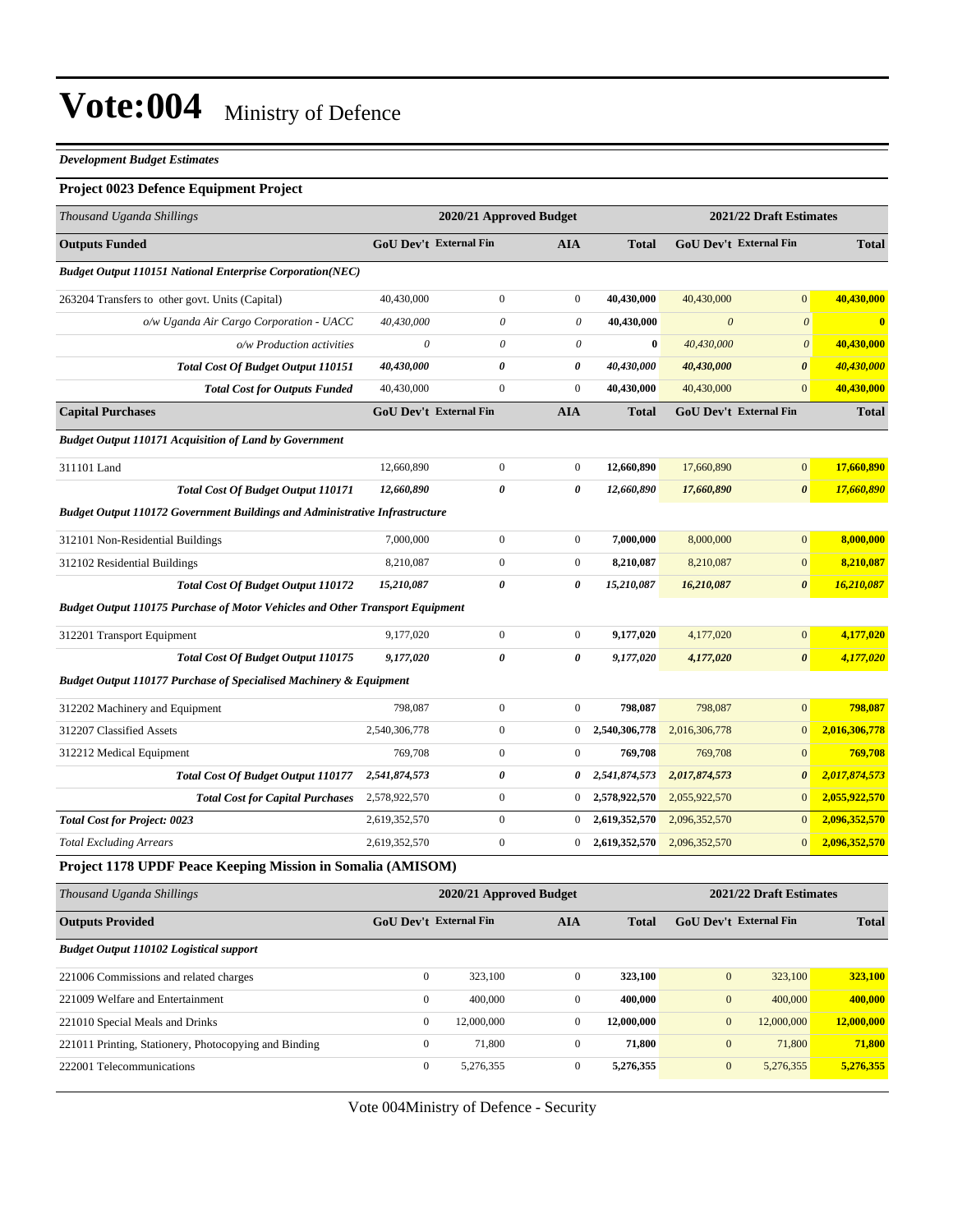| 224005 Uniforms, Beddings and Protective Gear                                        | $\boldsymbol{0}$      | 37,664,515             | $\boldsymbol{0}$      | 37,664,515    | $\mathbf{0}$          | 37,664,515             | 37,664,515    |
|--------------------------------------------------------------------------------------|-----------------------|------------------------|-----------------------|---------------|-----------------------|------------------------|---------------|
| 225001 Consultancy Services- Short term                                              | $\boldsymbol{0}$      | 1,200,000              | $\boldsymbol{0}$      | 1,200,000     | $\mathbf{0}$          | 1,200,000              | 1,200,000     |
| 227001 Travel inland                                                                 | $\mathbf{0}$          | 1,600,000              | $\overline{0}$        | 1,600,000     | $\mathbf{0}$          | 1,600,000              | 1,600,000     |
| 227002 Travel abroad                                                                 | $\mathbf{0}$          | 3,800,000              | $\boldsymbol{0}$      | 3,800,000     | $\mathbf{0}$          | 3,800,000              | 3,800,000     |
| 227003 Carriage, Haulage, Freight and transport hire                                 | $\mathbf{0}$          | 6,092,000              | $\mathbf{0}$          | 6,092,000     | $\boldsymbol{0}$      | 6,092,000              | 6,092,000     |
| 227004 Fuel, Lubricants and Oils                                                     | $\mathbf{0}$          | 1,500,000              | $\boldsymbol{0}$      | 1,500,000     | $\mathbf{0}$          | 1,500,000              | 1,500,000     |
| 228002 Maintenance - Vehicles                                                        | $\boldsymbol{0}$      | 2,974,500              | $\boldsymbol{0}$      | 2,974,500     | $\mathbf{0}$          | 2,974,500              | 2,974,500     |
| Total Cost Of Budget Output 110102                                                   | $\boldsymbol{\theta}$ | 72,902,270             | 0                     | 72,902,270    | $\boldsymbol{\theta}$ | 72,902,270             | 72,902,270    |
| Budget Output 110103 Other areas (Bank Charges, subscription and Domestic arrears)   |                       |                        |                       |               |                       |                        |               |
| 221014 Bank Charges and other Bank related costs                                     | $\mathbf{0}$          | 35,900                 | $\mathbf{0}$          | 35,900        | $\mathbf{0}$          | 35,900                 | 35,900        |
| Total Cost Of Budget Output 110103                                                   | $\boldsymbol{\theta}$ | 35,900                 | $\boldsymbol{\theta}$ | 35,900        | $\boldsymbol{\theta}$ | 35,900                 | 35,900        |
| <b>Budget Output 110104 Classified UPDF support/ Capability consolidation</b>        |                       |                        |                       |               |                       |                        |               |
| 224003 Classified Expenditure                                                        | $\boldsymbol{0}$      | 3,349,331              | $\overline{0}$        | 3,349,331     | $\bf{0}$              | 3,349,331              | 3,349,331     |
| <b>Total Cost Of Budget Output 110104</b>                                            | $\boldsymbol{\theta}$ | 3,349,331              | $\theta$              | 3,349,331     | $\boldsymbol{\theta}$ | 3,349,331              | 3,349,331     |
| <b>Budget Output 110105 Force welfare</b>                                            |                       |                        |                       |               |                       |                        |               |
| 211103 Allowances (Inc. Casuals, Temporary)                                          | $\mathbf{0}$          | 231,055,756            | $\mathbf{0}$          | 231,055,756   | $\boldsymbol{0}$      | 263,514,428            | 263,514,428   |
| 213002 Incapacity, death benefits and funeral expenses                               | $\mathbf{0}$          | 11,232,192             | $\boldsymbol{0}$      | 11,232,192    | $\mathbf{0}$          | 11,232,192             | 11,232,192    |
| 224001 Medical Supplies                                                              | $\mathbf{0}$          | 966,700                | $\mathbf{0}$          | 966,700       | $\mathbf{0}$          | 966,700                | 966,700       |
| Total Cost Of Budget Output 110105                                                   | $\boldsymbol{\theta}$ | 243,254,648            | $\boldsymbol{\theta}$ | 243,254,648   | $\boldsymbol{\theta}$ | 275,713,320            | 275,713,320   |
| <b>Total Cost for Outputs Provided</b>                                               | $\mathbf{0}$          | 319,542,150            | $\mathbf{0}$          | 319,542,150   | $\mathbf{0}$          | 352,000,821            | 352,000,821   |
| <b>Capital Purchases</b>                                                             |                       | GoU Dev't External Fin | <b>AIA</b>            | <b>Total</b>  |                       | GoU Dev't External Fin | <b>Total</b>  |
| <b>Budget Output 110172 Government Buildings and Administrative Infrastructure</b>   |                       |                        |                       |               |                       |                        |               |
| 312102 Residential Buildings                                                         | $\boldsymbol{0}$      | 36,612,018             | $\boldsymbol{0}$      | 36,612,018    | $\mathbf{0}$          | 37,459,127             | 37,459,127    |
| <b>Total Cost Of Budget Output 110172</b>                                            | $\boldsymbol{\theta}$ | 36,612,018             | $\theta$              | 36,612,018    | $\boldsymbol{\theta}$ | 37,459,127             | 37,459,127    |
| <b>Budget Output 110175 Purchase of Motor Vehicles and Other Transport Equipment</b> |                       |                        |                       |               |                       |                        |               |
|                                                                                      |                       |                        |                       |               |                       |                        |               |
| 312201 Transport Equipment                                                           | $\boldsymbol{0}$      | 17,480,000             | $\boldsymbol{0}$      | 17,480,000    | $\mathbf{0}$          | 17,480,000             | 17,480,000    |
| Total Cost Of Budget Output 110175                                                   | 0                     | 17,480,000             | 0                     | 17,480,000    | $\boldsymbol{\theta}$ | 17,480,000             | 17,480,000    |
| <b>Total Cost for Capital Purchases</b>                                              | $\mathbf{0}$          | 54,092,018             | $\mathbf{0}$          | 54,092,018    | $\mathbf{0}$          | 54,939,127             | 54,939,127    |
| <b>Total Cost for Project: 1178</b>                                                  | $\mathbf{0}$          | 373,634,168            | $\boldsymbol{0}$      | 373,634,168   | $\mathbf{0}$          | 406,939,948            | 406,939,948   |
| <b>Total Excluding Arrears</b>                                                       | $\boldsymbol{0}$      | 373,634,168            | $\boldsymbol{0}$      | 373,634,168   | $\mathbf{0}$          | 406,939,948            | 406,939,948   |
|                                                                                      | GoU                   | <b>External Fin</b>    | <b>AIA</b>            | <b>Total</b>  | GoU                   | <b>External Fin</b>    | <b>Total</b>  |
| <b>Total Cost for Sub-SubProgramme 01</b>                                            | 3,821,392,683         | 373,634,168            | $\bf{0}$              | 4,195,026,851 | 3,316,892,683         | 406,939,948            | 3,723,832,631 |
| <b>Total Excluding Arrears</b>                                                       | 3,821,392,683         | 373,634,168            | $\overline{0}$        | 4,195,026,851 | 3,316,892,683         | 406,939,948            | 3,723,832,631 |
|                                                                                      |                       |                        |                       |               |                       |                        |               |

*Sub-SubProgrammme 49 Policy, Planning and Support Services*

*Recurrent Budget Estimates*

**Department 01 Headquarters**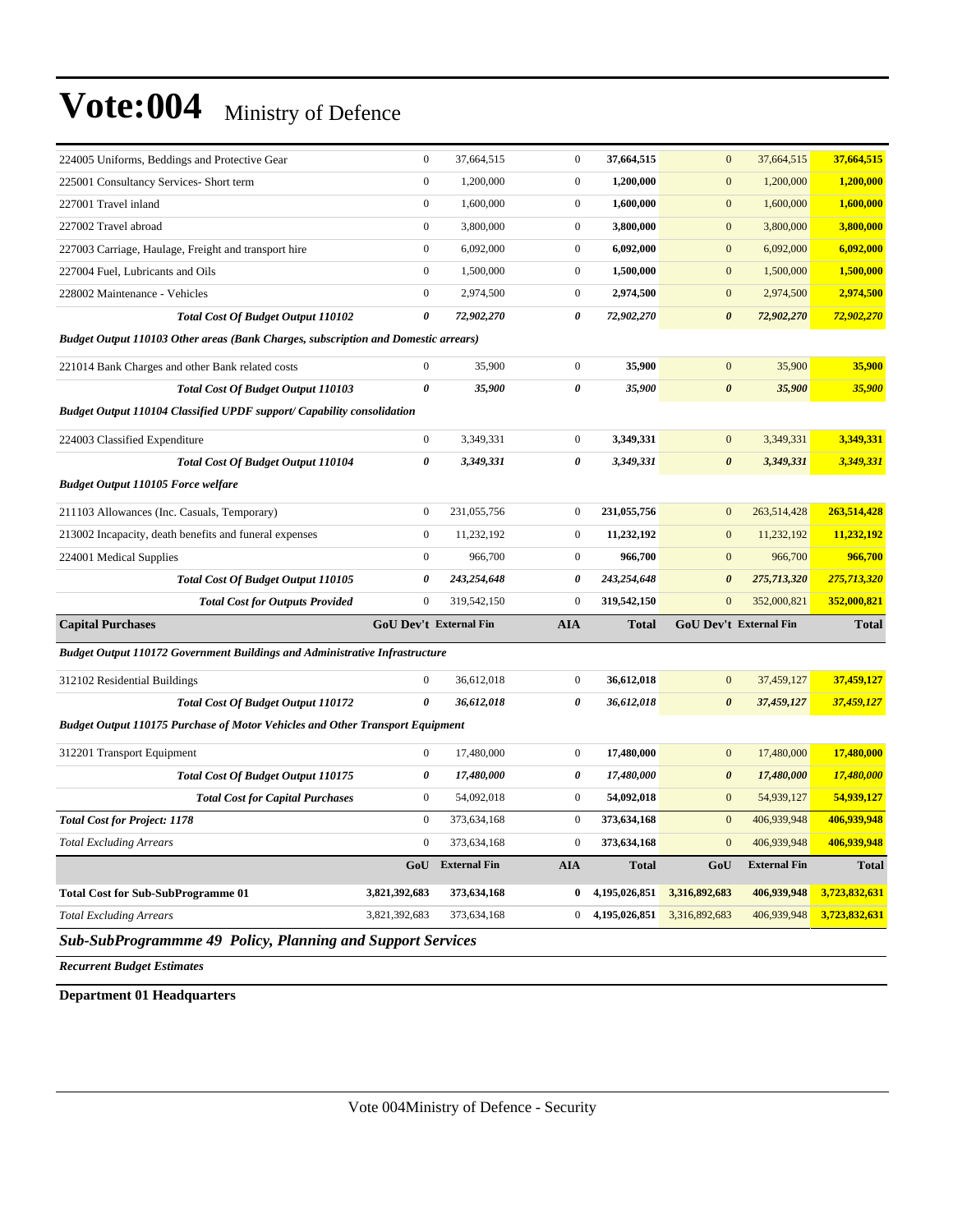| Thousand Uganda Shillings                                                          |                       | 2020/21 Approved Budget |                  |              |                       | 2021/22 Draft Estimates |                |
|------------------------------------------------------------------------------------|-----------------------|-------------------------|------------------|--------------|-----------------------|-------------------------|----------------|
| <b>Outputs Provided</b>                                                            | Wage                  | Non Wage                | AIA              | <b>Total</b> | Wage                  | Non Wage                | <b>Total</b>   |
| Budget Output 114901 Policy, consultation, planning and monitoring services        |                       |                         |                  |              |                       |                         |                |
| 211103 Allowances (Inc. Casuals, Temporary)                                        | $\boldsymbol{0}$      | 211,480                 | $\boldsymbol{0}$ | 211,480      | $\mathbf{0}$          | 211,480                 | 211,480        |
| 221009 Welfare and Entertainment                                                   | $\boldsymbol{0}$      | 48,000                  | $\mathbf{0}$     | 48,000       | $\mathbf{0}$          | 48,000                  | 48,000         |
| 222001 Telecommunications                                                          | $\boldsymbol{0}$      | 3,720                   | $\mathbf{0}$     | 3,720        | $\mathbf{0}$          | 3,720                   | 3,720          |
| 225001 Consultancy Services- Short term                                            | $\boldsymbol{0}$      | 66,339                  | $\boldsymbol{0}$ | 66,339       | $\boldsymbol{0}$      | 66,369                  | 66,369         |
| 227001 Travel inland                                                               | $\boldsymbol{0}$      | 166,368                 | $\mathbf{0}$     | 166,368      | $\mathbf{0}$          | 166,368                 | 166,368        |
| 227004 Fuel, Lubricants and Oils                                                   | $\boldsymbol{0}$      | 36,000                  | $\mathbf{0}$     | 36,000       | $\boldsymbol{0}$      | 35,970                  | 35,970         |
| <b>Total Cost of Budget Output 01</b>                                              | $\boldsymbol{\theta}$ | 531,907                 | 0                | 531,907      | $\boldsymbol{\theta}$ | 531,907                 | 531,907        |
| <b>Budget Output 114902 Ministry Support Services (Finance and Administration)</b> |                       |                         |                  |              |                       |                         |                |
| 211103 Allowances (Inc. Casuals, Temporary)                                        | $\boldsymbol{0}$      | 510,088                 | $\boldsymbol{0}$ | 510,088      | $\mathbf{0}$          | 510,088                 | 510,088        |
| 213001 Medical expenses (To employees)                                             | $\mathbf{0}$          | 122,687                 | $\mathbf{0}$     | 122,687      | $\mathbf{0}$          | 122,687                 | 122,687        |
| 221001 Advertising and Public Relations                                            | $\boldsymbol{0}$      | 99,459                  | $\mathbf{0}$     | 99,459       | $\mathbf{0}$          | 99,459                  | 99,459         |
| 221006 Commissions and related charges                                             | $\boldsymbol{0}$      | 532,081                 | $\mathbf{0}$     | 532,081      | $\boldsymbol{0}$      | 532,081                 | 532,081        |
| 221008 Computer supplies and Information Technology (IT)                           | $\boldsymbol{0}$      | 120,748                 | $\boldsymbol{0}$ | 120,748      | $\boldsymbol{0}$      | 120,748                 | 120,748        |
| 221009 Welfare and Entertainment                                                   | $\boldsymbol{0}$      | 1,046,036               | $\boldsymbol{0}$ | 1,046,036    | $\mathbf{0}$          | 1,046,036               | 1,046,036      |
| 221011 Printing, Stationery, Photocopying and Binding                              | $\boldsymbol{0}$      | 234,719                 | $\mathbf{0}$     | 234,719      | $\mathbf{0}$          | 234,719                 | 234,719        |
| 221012 Small Office Equipment                                                      | $\boldsymbol{0}$      | 156,906                 | $\mathbf{0}$     | 156,906      | $\mathbf{0}$          | 156,906                 | 156,906        |
| 221016 IFMS Recurrent costs                                                        | $\boldsymbol{0}$      | 18,576                  | $\boldsymbol{0}$ | 18,576       | $\boldsymbol{0}$      | 18,576                  | 18,576         |
| 221017 Subscriptions                                                               | $\boldsymbol{0}$      | 9,270,400               | $\mathbf{0}$     | 9,270,400    | $\boldsymbol{0}$      | 9,270,400               | 9,270,400      |
| 222003 Information and communications technology (ICT)                             | $\boldsymbol{0}$      | 4,670,000               | $\mathbf{0}$     | 4,670,000    | $\boldsymbol{0}$      | 4,670,000               | 4,670,000      |
| 223001 Property Expenses                                                           | $\boldsymbol{0}$      | 533,039                 | $\mathbf{0}$     | 533,039      | $\mathbf{0}$          | 533,039                 | 533,039        |
| 223003 Rent - (Produced Assets) to private entities                                | $\boldsymbol{0}$      | 494,828                 | $\mathbf{0}$     | 494,828      | $\mathbf{0}$          | 494,828                 | 494,828        |
| 224004 Cleaning and Sanitation                                                     | $\boldsymbol{0}$      | 127,680                 | $\mathbf{0}$     | 127,680      | $\boldsymbol{0}$      | 127,680                 | <b>127,680</b> |
| 225001 Consultancy Services- Short term                                            | $\boldsymbol{0}$      | 34,389                  | $\boldsymbol{0}$ | 34,389       | $\boldsymbol{0}$      | 34,389                  | 34,389         |
| 225002 Consultancy Services-Long-term                                              | $\boldsymbol{0}$      | 2,093,710               | $\boldsymbol{0}$ | 2,093,710    | $\boldsymbol{0}$      | 2,093,710               | 2,093,710      |
| 227001 Travel inland                                                               | $\boldsymbol{0}$      | 2,470,798               | $\boldsymbol{0}$ | 2,470,798    | $\boldsymbol{0}$      | 2,470,798               | 2,470,798      |
| 227002 Travel abroad                                                               | $\boldsymbol{0}$      | 4,834,178               | $\mathbf{0}$     | 4,834,178    | $\mathbf{0}$          | 4,834,178               | 4,834,178      |
| 227003 Carriage, Haulage, Freight and transport hire                               | $\boldsymbol{0}$      | 2,035,585               | $\mathbf{0}$     | 2,035,585    | $\mathbf{0}$          | 2,035,585               | 2,035,585      |
| 227004 Fuel, Lubricants and Oils                                                   | $\boldsymbol{0}$      | 1,293,803               | $\boldsymbol{0}$ | 1,293,803    | $\boldsymbol{0}$      | 1,293,803               | 1,293,803      |
| 228002 Maintenance - Vehicles                                                      | $\boldsymbol{0}$      | 1,078,480               | $\boldsymbol{0}$ | 1,078,480    | $\boldsymbol{0}$      | 1,078,480               | 1,078,480      |
| 228003 Maintenance – Machinery, Equipment & Furniture                              | $\boldsymbol{0}$      | 312,380                 | $\boldsymbol{0}$ | 312,380      | $\boldsymbol{0}$      | 312,380                 | 312,380        |
| 282104 Compensation to 3rd Parties                                                 | $\boldsymbol{0}$      | 1,779,898               | $\boldsymbol{0}$ | 1,779,898    | $\boldsymbol{0}$      | 1,779,898               | 1,779,898      |
| <b>Total Cost of Budget Output 02</b>                                              | 0                     | 33,870,467              | 0                | 33,870,467   | $\boldsymbol{\theta}$ | 33,870,467              | 33,870,467     |
| <b>Budget Output 114919 Human Resource Management Services</b>                     |                       |                         |                  |              |                       |                         |                |
| 211101 General Staff Salaries                                                      | 1,844,011             | $\boldsymbol{0}$        | $\boldsymbol{0}$ | 1,844,011    | 1,844,011             | 0                       | 1,844,011      |
| 212104 Pension for Military Service                                                | $\boldsymbol{0}$      | 80,138,980              | $\boldsymbol{0}$ | 80,138,980   | $\boldsymbol{0}$      | 88,688,368              | 88,688,368     |
| 213002 Incapacity, death benefits and funeral expenses                             | $\boldsymbol{0}$      | 96,000                  | $\boldsymbol{0}$ | 96,000       | $\boldsymbol{0}$      | 96,000                  | 96,000         |
| 213004 Gratuity Expenses                                                           | $\boldsymbol{0}$      | 38,281,389              | $\boldsymbol{0}$ | 38,281,389   | $\boldsymbol{0}$      | 38,281,389              | 38,281,389     |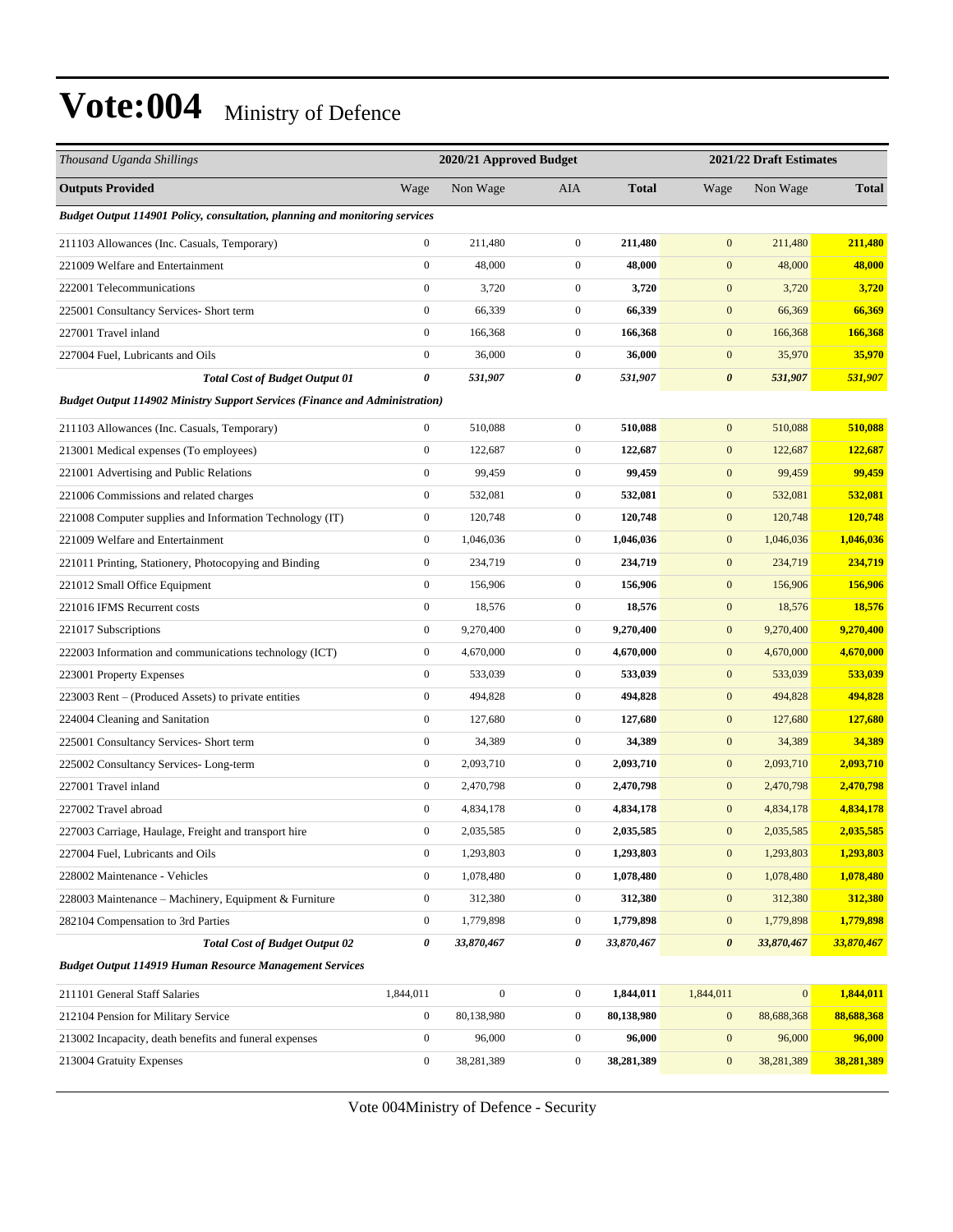| 221003 Staff Training                                                              | $\mathbf{0}$     | 891,057                 | $\mathbf{0}$     | 891,057      | $\overline{0}$        | 891,057                 | 891,057                 |
|------------------------------------------------------------------------------------|------------------|-------------------------|------------------|--------------|-----------------------|-------------------------|-------------------------|
| 221020 IPPS Recurrent Costs                                                        | $\boldsymbol{0}$ | 25,000                  | $\boldsymbol{0}$ | 25,000       | $\mathbf{0}$          | 25,000                  | 25,000                  |
| <b>Total Cost of Budget Output 19</b>                                              | 1,844,011        | 119,432,425             | 0                | 121,276,437  | 1,844,011             | 127,981,813             | 129,825,825             |
| <b>Total Cost Of Outputs Provided</b>                                              | 1,844,011        | 153,834,799             | $\bf{0}$         | 155,678,811  | 1,844,011             | 162,384,187             | 164,228,199             |
| <b>Arrears</b>                                                                     | Wage             | Non Wage                | AIA              | <b>Total</b> | Wage                  | Non Wage                | <b>Total</b>            |
| <b>Budget Output 114999 Arrears</b>                                                |                  |                         |                  |              |                       |                         |                         |
| 321605 Domestic arrears (Budgeting)                                                | $\boldsymbol{0}$ | 94,116,247              | $\overline{0}$   | 94,116,247   | $\mathbf{0}$          | 14,163,000              | 14,163,000              |
| 321607 Utility arrears (Budgeting)                                                 | $\boldsymbol{0}$ | 877,263                 | $\overline{0}$   | 877,263      | $\mathbf{0}$          | $\mathbf{0}$            | $\bf{0}$                |
| 321611 Defence/Military Pensions arrears (Budgeting)                               | $\boldsymbol{0}$ | 90,600,000              | $\boldsymbol{0}$ | 90,600,000   | $\boldsymbol{0}$      | $\overline{0}$          | $\overline{\mathbf{0}}$ |
| 321617 Salary Arrears (Budgeting)                                                  | $\boldsymbol{0}$ | $\boldsymbol{0}$        | $\mathbf{0}$     | $\bf{0}$     | $\mathbf{0}$          | 7,118                   | 7,118                   |
| <b>Total Cost of Budget Output 99</b>                                              | 0                | 185,593,509             | 0                | 185,593,509  | $\boldsymbol{\theta}$ | 14,170,118              | 14,170,118              |
| <b>Total Cost Of Arrears</b>                                                       | $\bf{0}$         | 185,593,509             | $\bf{0}$         | 185,593,509  | $\bf{0}$              | 14,170,118              | 14,170,118              |
| <b>Total Cost for Department 01</b>                                                | 1,844,011        | 339,428,308             | $\bf{0}$         | 341,272,320  | 1,844,011             | 176,554,306             | 178,398,317             |
| <b>Total Excluding Arrears</b>                                                     | 1,844,011        | 153,834,799             | $\overline{0}$   | 155,678,811  | 1,844,011             | 162,384,187             | 164,228,199             |
| Department 04 Internal Audit Department                                            |                  |                         |                  |              |                       |                         |                         |
| Thousand Uganda Shillings                                                          |                  | 2020/21 Approved Budget |                  |              |                       | 2021/22 Draft Estimates |                         |
| <b>Outputs Provided</b>                                                            | Wage             | Non Wage                | AIA              | <b>Total</b> | Wage                  | Non Wage                | <b>Total</b>            |
| <b>Budget Output 114902 Ministry Support Services (Finance and Administration)</b> |                  |                         |                  |              |                       |                         |                         |
| 211103 Allowances (Inc. Casuals, Temporary)                                        | $\boldsymbol{0}$ | 51,770                  | $\boldsymbol{0}$ | 51,770       | $\mathbf{0}$          | 51,770                  | 51,770                  |
| 221003 Staff Training                                                              | $\boldsymbol{0}$ | 12,000                  | $\boldsymbol{0}$ | 12,000       | $\boldsymbol{0}$      | 12,000                  | 12,000                  |
| 221006 Commissions and related charges                                             | $\mathbf{0}$     | 12,000                  | $\mathbf{0}$     | 12,000       | $\boldsymbol{0}$      | 12,000                  | 12,000                  |
| 221009 Welfare and Entertainment                                                   | $\mathbf{0}$     | 7,200                   | $\boldsymbol{0}$ | 7,200        | $\boldsymbol{0}$      | 7,200                   | 7,200                   |
| 221011 Printing, Stationery, Photocopying and Binding                              | $\boldsymbol{0}$ | 18,000                  | $\boldsymbol{0}$ | 18,000       | $\boldsymbol{0}$      | 18,000                  | 18,000                  |
| 221017 Subscriptions                                                               | $\boldsymbol{0}$ | 5,900                   | $\boldsymbol{0}$ | 5,900        | $\boldsymbol{0}$      | 5,900                   | 5,900                   |
| 222001 Telecommunications                                                          | $\mathbf{0}$     | 1,080                   | $\overline{0}$   | 1,080        | $\mathbf{0}$          | 1,080                   | 1,080                   |
| 227001 Travel inland                                                               | $\boldsymbol{0}$ | 139,122                 | $\boldsymbol{0}$ | 139,122      | $\boldsymbol{0}$      | 139,122                 | 139,122                 |
| 227004 Fuel, Lubricants and Oils                                                   | $\boldsymbol{0}$ | 23,700                  | $\overline{0}$   | 23,700       | $\mathbf{0}$          | 23,700                  | 23,700                  |
| 228002 Maintenance - Vehicles                                                      | $\mathbf{0}$     | 15,000                  | $\overline{0}$   | 15,000       | $\boldsymbol{0}$      | 15,000                  | 15,000                  |
| <b>Total Cost of Budget Output 02</b>                                              | 0                | 285,772                 | 0                | 285,772      | $\boldsymbol{\theta}$ | 285,772                 | 285,772                 |
| <b>Total Cost Of Outputs Provided</b>                                              | $\bf{0}$         | 285,772                 | $\bf{0}$         | 285,772      | $\pmb{0}$             | 285,772                 | 285,772                 |
| <b>Total Cost for Department 04</b>                                                | $\bf{0}$         | 285,772                 | $\bf{0}$         | 285,772      | $\bf{0}$              | 285,772                 | 285,772                 |
| <b>Total Excluding Arrears</b>                                                     | $\mathbf{0}$     | 285,772                 | $\overline{0}$   | 285,772      | $\boldsymbol{0}$      | 285,772                 | 285,772                 |
| <b>Development Budget Estimates</b>                                                |                  |                         |                  |              |                       |                         |                         |
| <b>Project 1630 Retooling of Ministry of Defense and Veteran Affairs</b>           |                  |                         |                  |              |                       |                         |                         |

| Thousand Uganda Shillings                                                            |                        | 2020/21 Approved Budget | 2021/22 Draft Estimates |           |                               |          |              |
|--------------------------------------------------------------------------------------|------------------------|-------------------------|-------------------------|-----------|-------------------------------|----------|--------------|
| <b>Capital Purchases</b>                                                             | GoU Dev't External Fin |                         | AIA                     | Total     | <b>GoU</b> Dev't External Fin |          | <b>Total</b> |
| <b>Budget Output 114975 Purchase of Motor Vehicles and Other Transport Equipment</b> |                        |                         |                         |           |                               |          |              |
| 312201 Transport Equipment                                                           | 1.255.580              | $\Omega$                | $\Omega$                | 1.255.580 | 1.255,580                     | $\Omega$ | 1.255.580    |
| <b>Total Cost Of Budget Output 114975</b>                                            | 1,255,580              | 0                       | 0                       | 1.255.580 | 1,255,580                     | $\theta$ | 1,255,580    |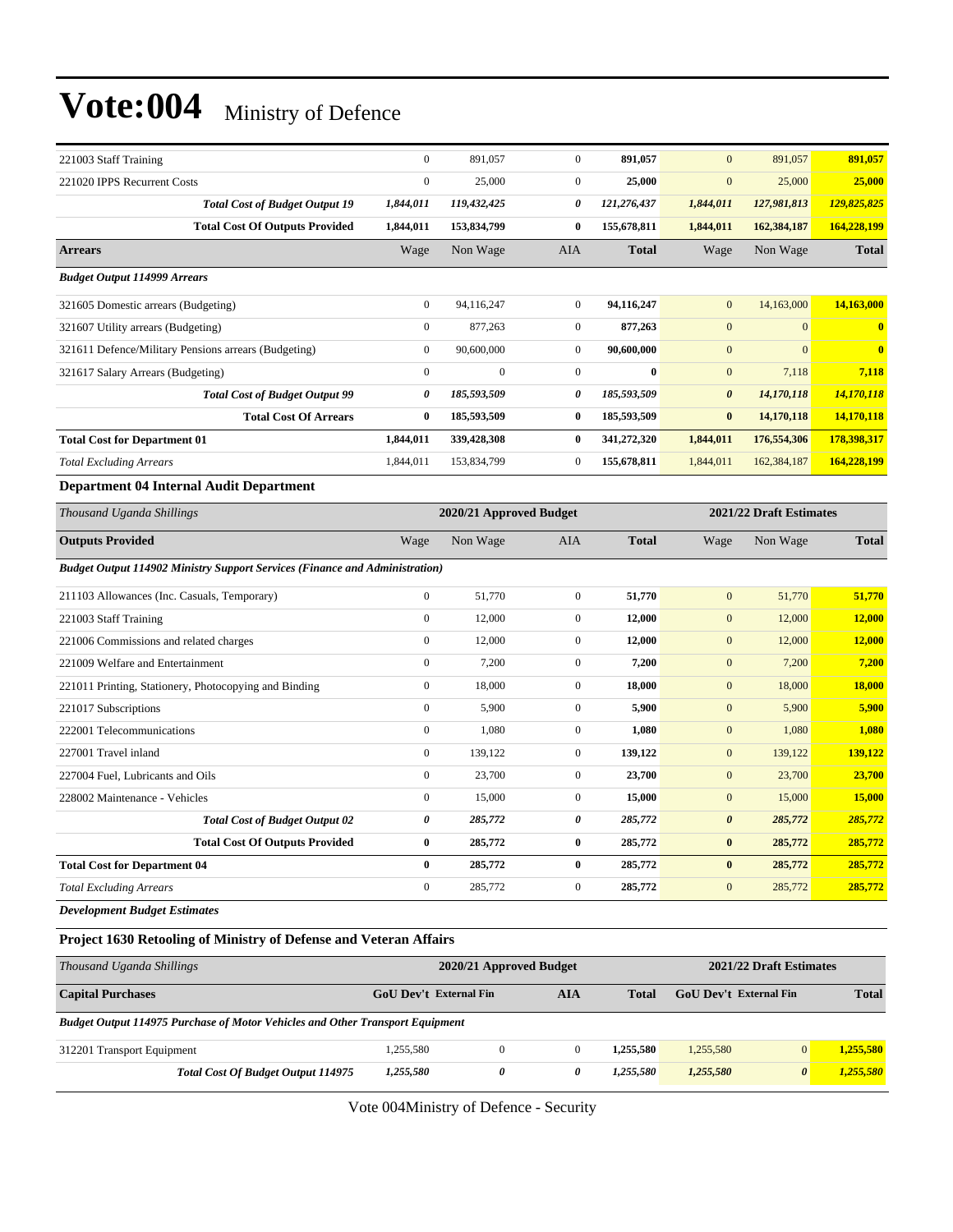| <b>Budget Output 114977 Purchase of Specialised Machinery &amp; Equipment</b> |                       |                                                                                                                        |               |                       |                       |                               |
|-------------------------------------------------------------------------------|-----------------------|------------------------------------------------------------------------------------------------------------------------|---------------|-----------------------|-----------------------|-------------------------------|
| 661.730                                                                       | $\mathbf{0}$          | $\mathbf{0}$                                                                                                           | 661.730       | 661,730               | $\overline{0}$        | 661,730                       |
| 661,730                                                                       | $\boldsymbol{\theta}$ | 0                                                                                                                      | 661,730       | 661,730               | $\boldsymbol{\theta}$ | 661,730                       |
|                                                                               |                       |                                                                                                                        |               |                       |                       |                               |
| 173,000                                                                       | $\mathbf{0}$          | $\boldsymbol{0}$                                                                                                       | 173,000       | 173,000               | $\mathbf{0}$          | 173,000                       |
| 173,000                                                                       | $\theta$              | 0                                                                                                                      | 173,000       | 173,000               | $\boldsymbol{\theta}$ | 173,000                       |
| 2,090,310                                                                     | $\boldsymbol{0}$      | $\overline{0}$                                                                                                         | 2,090,310     | 2,090,310             | $\overline{0}$        | 2,090,310                     |
|                                                                               |                       | <b>AIA</b>                                                                                                             | <b>Total</b>  |                       |                       | <b>Total</b>                  |
|                                                                               |                       |                                                                                                                        |               |                       |                       |                               |
| 21.660                                                                        | $\mathbf{0}$          | $\mathbf{0}$                                                                                                           | 21,660        | $\mathbf{0}$          | $\overline{0}$        | $\mathbf{0}$                  |
| 21,660                                                                        | 0                     | 0                                                                                                                      | 21,660        | $\boldsymbol{\theta}$ | $\boldsymbol{\theta}$ | $\boldsymbol{\theta}$         |
| 21,660                                                                        | $\mathbf{0}$          | $\overline{0}$                                                                                                         | 21,660        | $\mathbf{0}$          | $\overline{0}$        | $\overline{\mathbf{0}}$       |
| 2,111,970                                                                     | $\mathbf{0}$          | $\overline{0}$                                                                                                         | 2,111,970     | 2,090,310             | $\overline{0}$        | 2,090,310                     |
| 2,090,310                                                                     | $\mathbf{0}$          | $\overline{0}$                                                                                                         | 2,090,310     | 2,090,310             | $\overline{0}$        | 2,090,310                     |
| GoU                                                                           | <b>External Fin</b>   | <b>AIA</b>                                                                                                             | <b>Total</b>  | GoU                   | <b>External Fin</b>   | <b>Total</b>                  |
| 343,670,062                                                                   | $\bf{0}$              | $\bf{0}$                                                                                                               | 343,670,062   | 180,774,399           | $\bf{0}$              | 180,774,399                   |
| 158,054,893                                                                   | $\boldsymbol{0}$      | $\overline{0}$                                                                                                         | 158,054,893   | 166,604,281           | $\Omega$              | 166,604,281                   |
| GoU                                                                           | <b>External Fin</b>   | <b>AIA</b>                                                                                                             | <b>Total</b>  | GoU                   | <b>External Fin.</b>  | <b>Total</b>                  |
| 4,165,062,745                                                                 | 373,634,168           | $\bf{0}$                                                                                                               | 4,538,696,912 | 3,497,667,082         | 406,939,948           | 3,904,607,030                 |
| 3,979,447,576                                                                 | 373,634,168           | $\overline{0}$                                                                                                         | 4,353,081,743 | 3,483,496,964         | 406,939,948           | 3,890,436,911                 |
|                                                                               |                       | <b>Budget Output 114978 Purchase of Office and Residential Furniture and Fittings</b><br><b>GoU Dev't External Fin</b> |               |                       |                       | <b>GoU Dev't External Fin</b> |